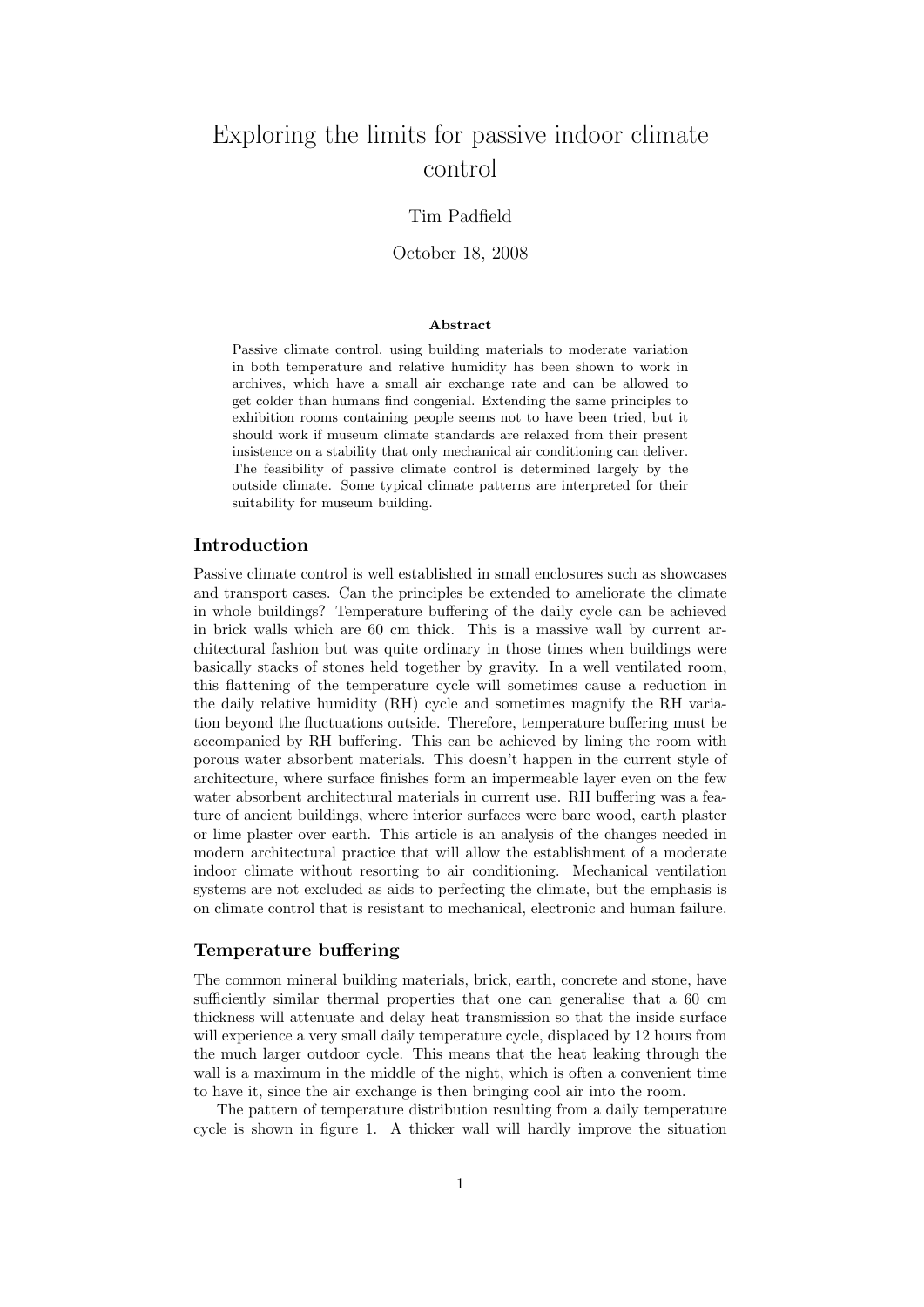

Figure 1: The course of the temperature at various depths from the outer surface of a brick wall, exposed to ambient air on the outside and placed against an infinite thickness of perfect insulator on the inside. The weak temperature cycle on the inside surface is approximately 12 hours behind the daily temperature cycle on the outside.[1]

further, because temperature patterns longer than the daily cycle cannot be predicted, or designed for. Only an underground room can even out the other reliable weather cycle: the full year.

## The effect of temperature buffering on the relative humidity

The half time for the 60 cm wall to come to equilibrium with a sudden but lasting change of temperature is about two days (figure 2). A sudden change of outdoor temperature will cause a spike in the indoor RH, because of the temperature difference between the inside surface of the wall and the incoming air. This is a frequent cause of transient condensation on the walls of massive buildings.

Much of the daily cycle of RH is caused by the temperature cycle operating on air of fairly constant water vapour content. As the temperature rises, the RH automatically falls, because it is the ratio of the actual water vapour content, which is nearly constant, to the maximum possible water vapour content, which increases steeply with temperature. This process can be seen operating during period A in figure 3. At times the weather pattern becomes unstable, with air masses of different water vapour content following each other. Period B in figure 3 includes an episode where continental air, cool and dry, flowed over Denmark for four days, until the warm moist Atlantic air re-established itself. The thermal inertia of the wall caused a mismatch between inside and outside temperature for several days after these sudden changes. The interior RH therefore varied much more than the outside RH. There was condensation on the interior surface of the wall when the moist Atlantic air flowed in while the wall was still cool from the four preceding days of cold weather.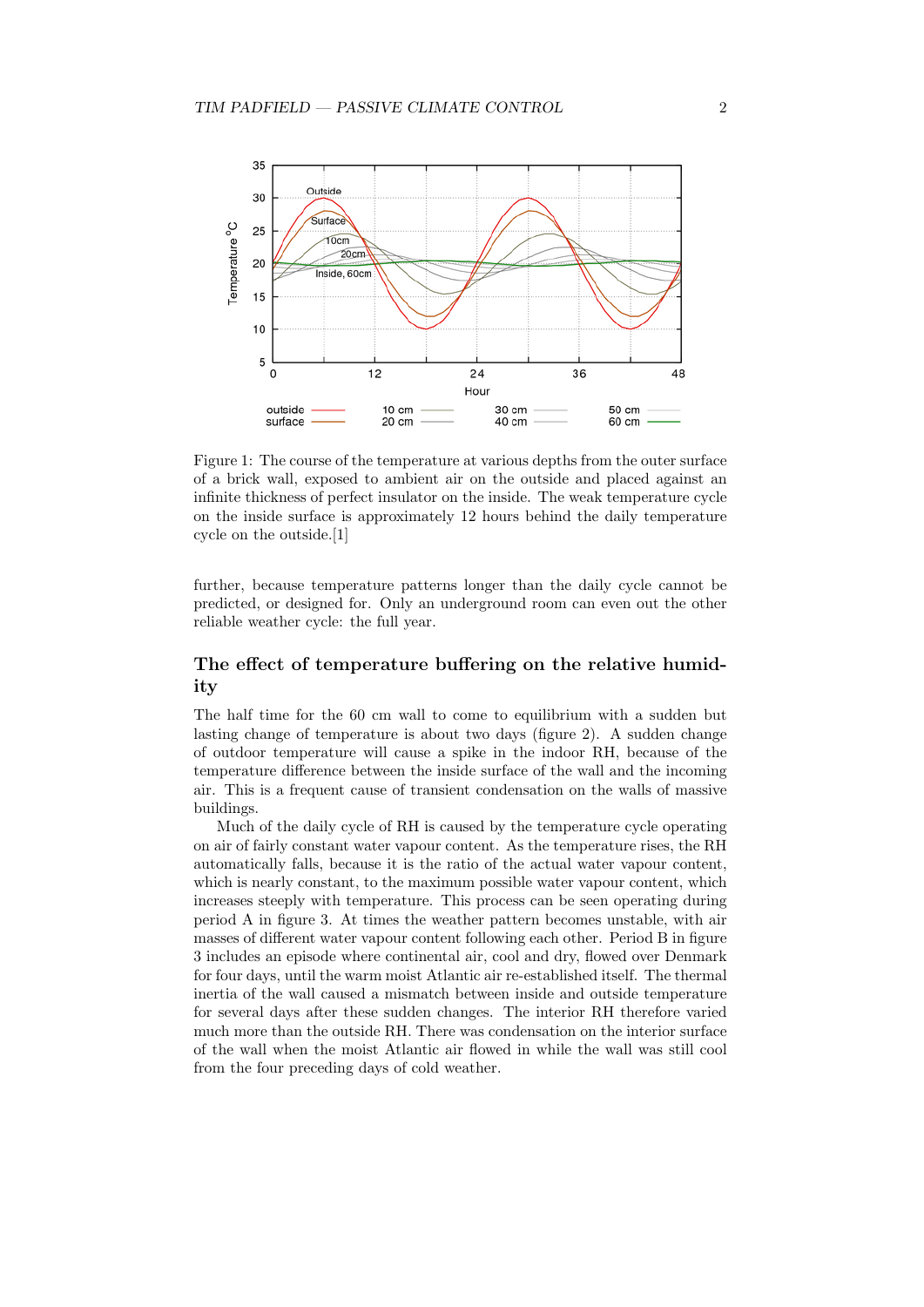

Figure 2: The course of the temperature at various depths from the outer surface of a brick wall when the exterior temperature is suddenly changed to a new steady value. The half time for the wall to come to a new equilibrium is about two days.



Figure 3: The RH and temperature within a well ventilated building exposed to the autumn weather of Copenhagen in 2006. In period A the weather is stable with a fairly constant water vapour content. The RH variation is largely caused by the daily temperature cycle. The RH variation within the building is reduced because of the relatively constant temperature. In period B, however, a sudden influx of continental air, cool and dry, combines with the thermal inertia of the building to drive the internal RH beyond the extremes of the outdoor values.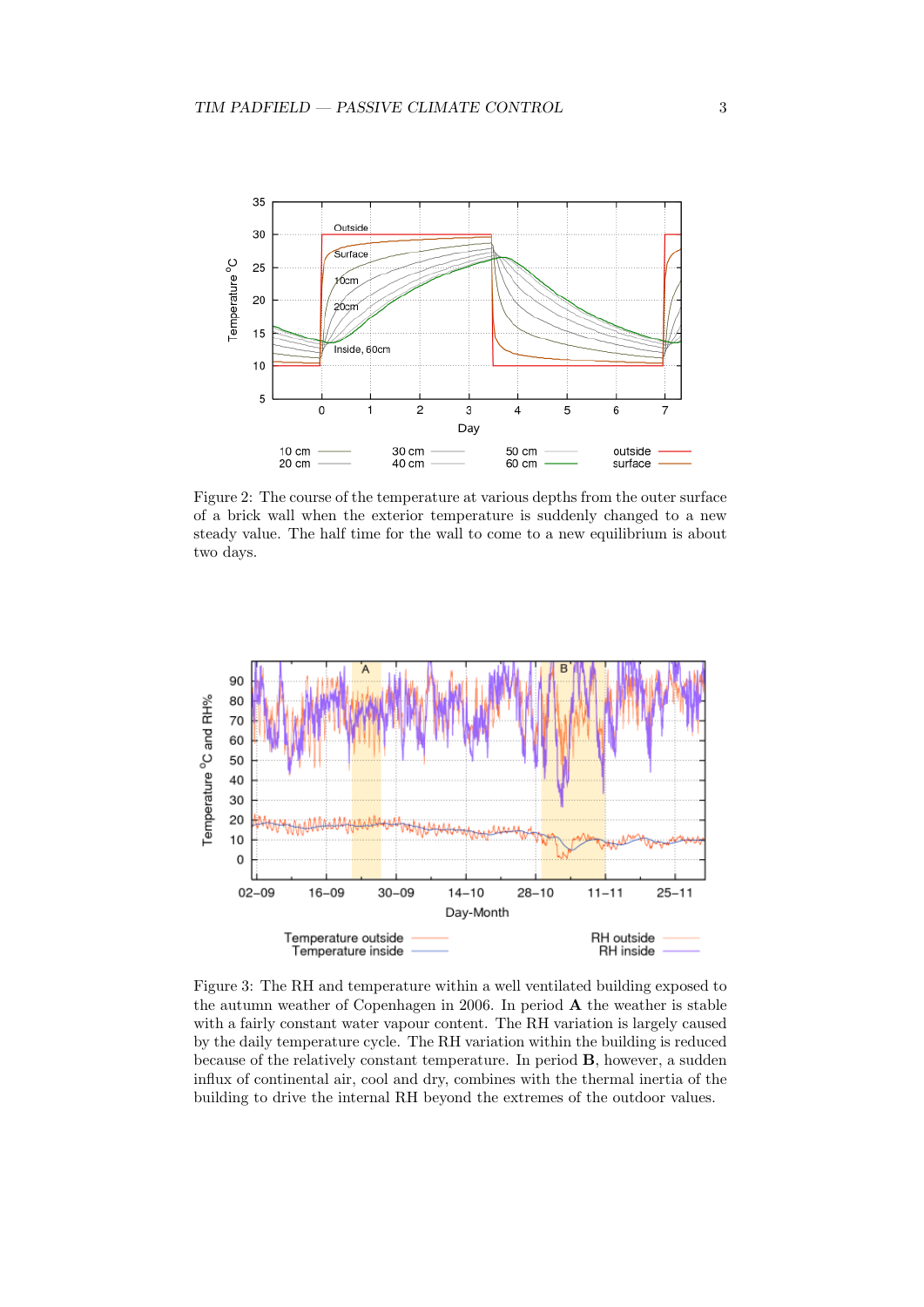

Figure 4: This diagram is the same as figure 3 but with an added trace for the interior RH after 20 mm of paper humidity buffer has been added to the inside surface of the wall. The air change rate is once per hour and there is one square metre of paper surface exposed for each cubic metre of room volume. The RH variation is much reduced by the moisture buffer and now never exceeds the extreme values in the outside RH.

## The need for humidity buffering in massive buildings

Massive buildings with thermal inertia need some humidity buffering to bring the indoor RH variation below the amplitude of the outdoor cycle. Figure 4 shows the consequences of adding 20 mm of paper to the inside of the brick wall. The indoor RH is now quite stable, on a daily cycle, during the period of stable weather marked A. During period B the indoor RH variation is considerably reduced, though still disquietingly unstable in a conservator's eyes.

Further stabilisation of the indoor climate can be achieved either by reducing ventilation or by increasing the RH buffer capacity. One air change per hour is typical for a house, too little for a cinema and too much for an archive. The decision to minimise ventilation depends on the purpose of the room. An alternative, or additional, strategy is to increase the RH buffer capacity of the wall. This is surprisingly difficult. Figure 5 shows that the daily cycle of RH does not reach the deep layers of the paper buffer, so putting a thicker layer of paper on the wall will not help. The only solution is to corrugate the wall surface to give a bigger surface area. A close analysis shows that the process limiting the buffer capacity is diffusion within the paper; the resistance to moisture movement from the air to the paper surface is relatively small. A labyrinthine buffer such as a wall of vertical cardboard cylinders open to convective air circulation, would give a better buffer capacity. Another, more fire resistant possibility is a ventilated stack of perforated brick which has been dipped into a slurry of absorbent montmorillonite clay. None of these ideas has been tried in practice. The only labyrinthine RH buffer actually used in museum stores and archives is the collected items, many of paper, or enclosed in cardboard containers. It is quite effective, since all archives are well stuffed with cellulosic material.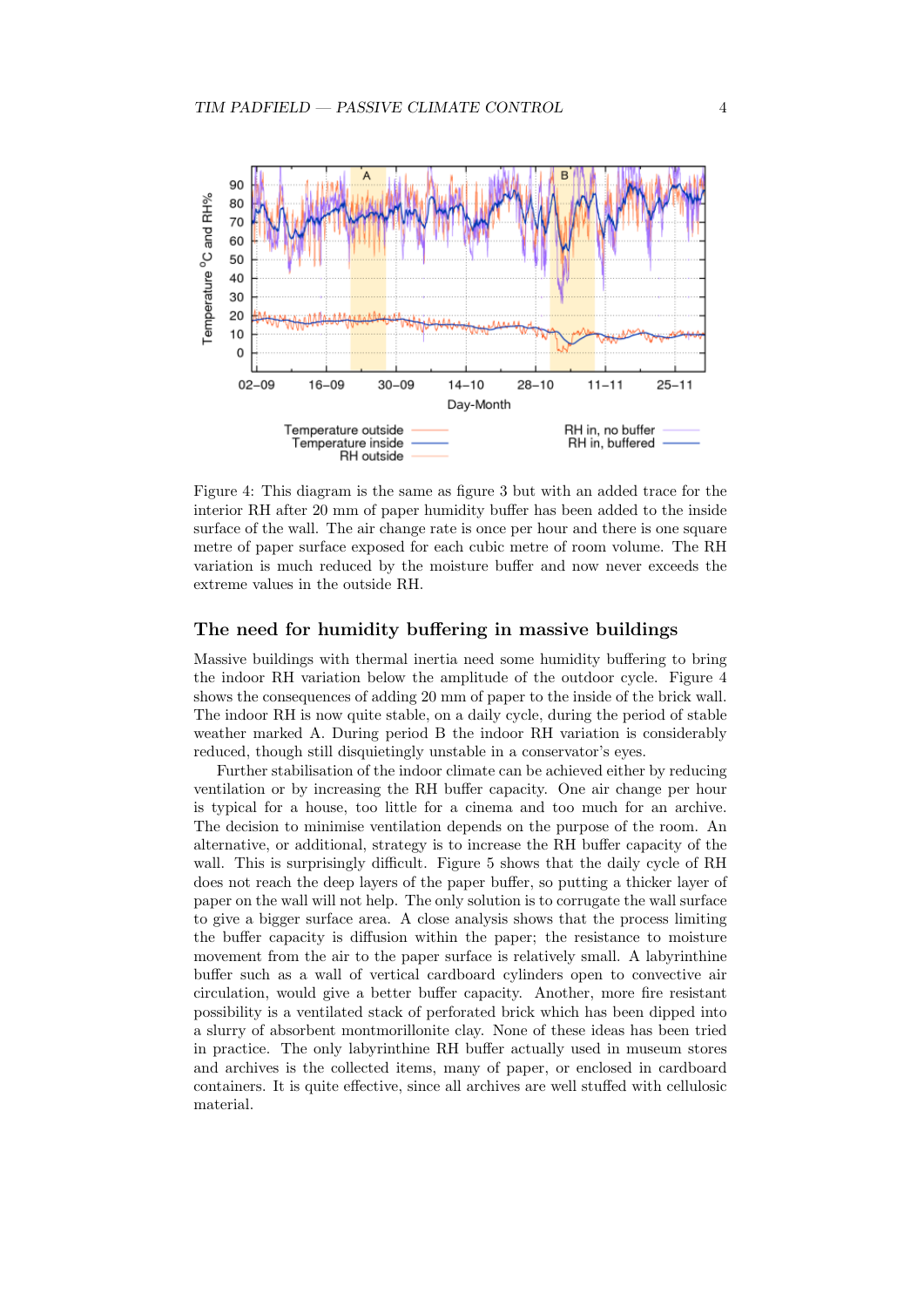

Figure 5: The RH within the pores of a 20 mm thick stack of paper laid on an impermeable surface and exposed to a sinusoidal variation in RH. The daily cycle of RH hardly penetrates to the base of the layers. This indicates that the lower layers are not changing in water content and are therefore not contributing to stabilising the RH.

## Archives without air conditioning

An example of an almost natural archive climate is the military archive of the fortress of Segovia in Spain (figure 6). The archive is in the basement of the building, enclosed on one side by a stone wall with narrow windows. The other side of the room is formed by the massive limestone bedrock.

The climate in the archive is stable, but rather humid by conservation standards. The archivist fights the humidity by opening windows when she comes to work. At point A in figure 7 the downward pointing blips in the RH trace show the RH being forced down by the entry of outside air of low water vapour content, with the RH rebounding almost to its previous value when the window is closed in the afternoon. However, the archivist still opened the windows later in the year, when the outside air is generally of higher water vapour content than the inside air. The principle of injecting outside air when it is of suitable water vapour content to drive the inside RH towards the ideal value is good, but humans are not naturally expert at estimating atmospheric water vapour content. The task is best left to automatic machinery which decides by measurement when to pump air. Since air is sometimes at its driest late in the night, after it has lost moisture to dew, a protected air inlet is more secure than an open window.

The Alcazar archive has no heating. Its average temperature is not far from the average temperature of the ground two metres below the surface, about  $12^{\circ}$ C. This accounts for the high relative humidity, also not far from the average outside, perhaps slightly increased by evaporation of water diffusing through the walls and floor.

## Using unregulated heat to moderate the relative humidity

In maritime temperate climates, the average relative humidity can be reduced to a value tolerable to archivists by heating the air about five degrees above ambient. This is done to prevent biological decay in unoccupied historic buildings that are closed in winter, the most humid period in northern Europe. It is called conservation heating and is usually regulated by a hygrostat: the temperature is adjusted to keep the relative humidity constant. Using an electrical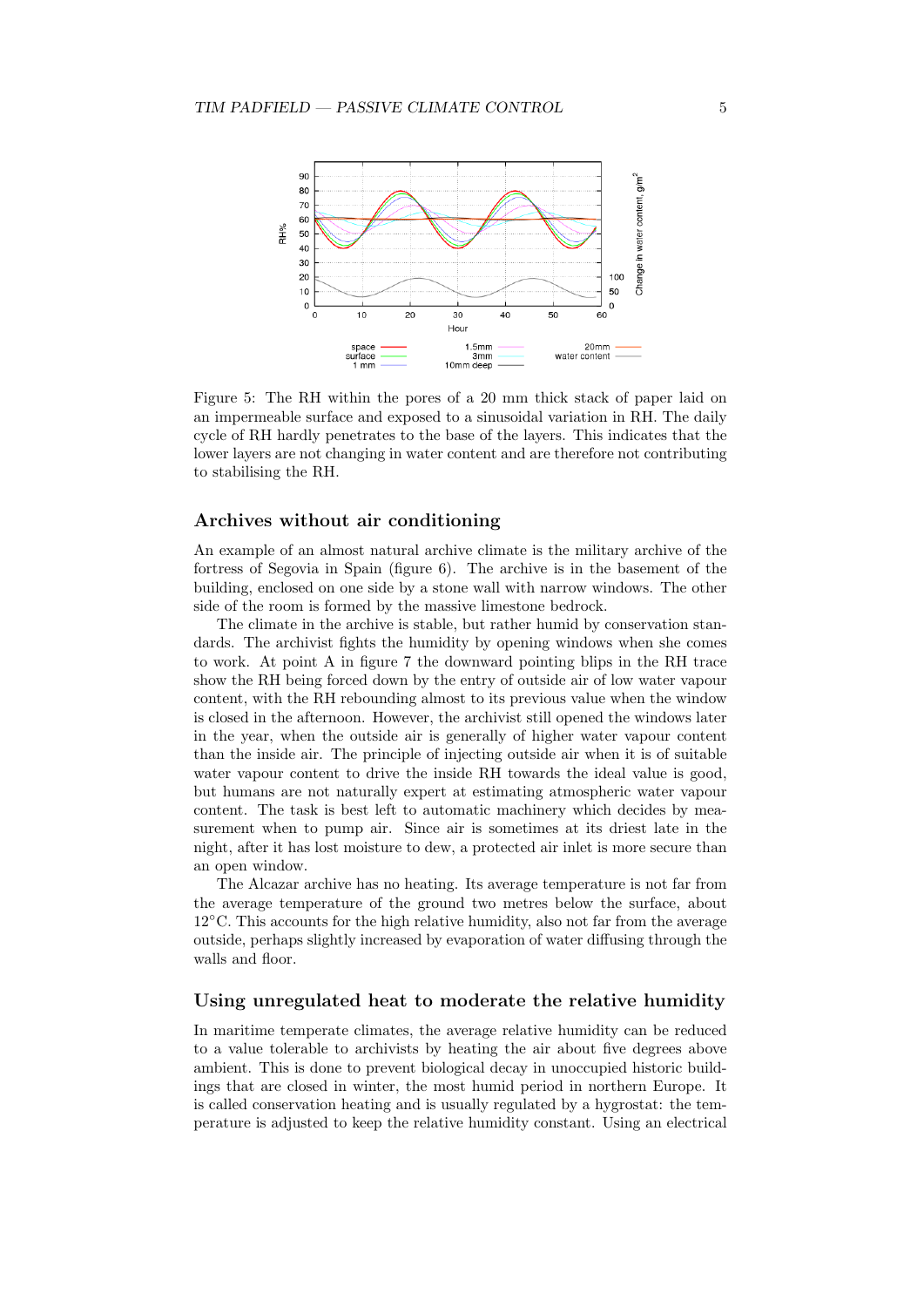

Figure 6: The north facade of the Alcazar of Segovia, Spain. The narrow windows just visible over the shrubbery illuminate the military archive. The insert, bottom-left, shows the interior of the archive.



Figure 7: The climate within the Segovia archive during a period of two months in the spring of 2001 (the steadier trace of each pair) compared with the outdoor climate. At point A the RH dips regularly because the archivist opens the windows when she starts work. This tends to reduce the RH in slow steps. At point B the outside water vapour content is higher and the open windows increase the interior RH. Notice the very stable temperature (the middle steady trace).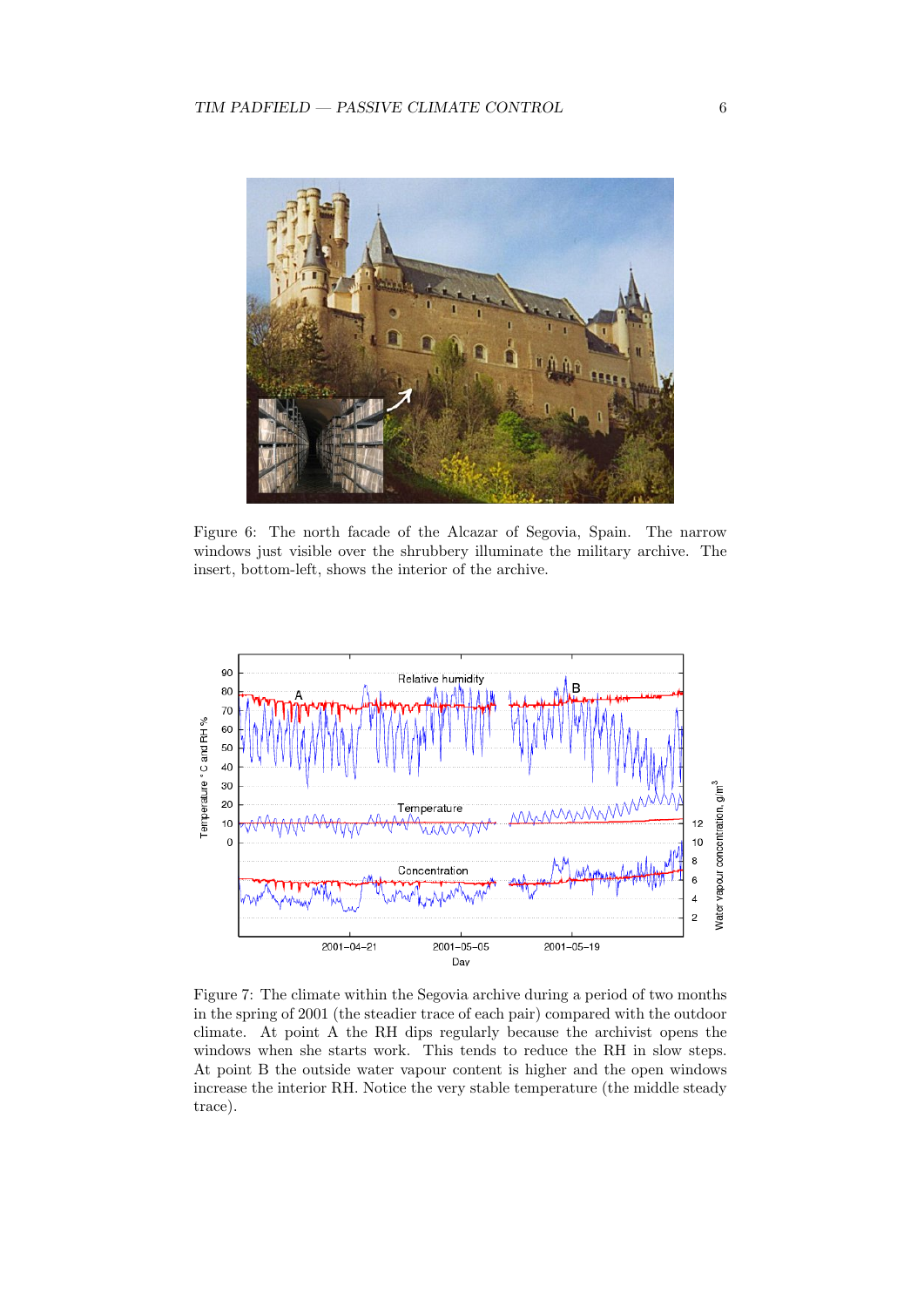

Figure 8: The Arnamagnaean archive of Copenhagen University lies behind the windowless section of the facade. The close up on the right shows a section through the archive. Notice the unusual placing of insulation against the interior of the building and the thinner insulation on the external wall. Humidity buffering of the empty room is provided by 50 mm of cellular concrete lining the interior. It is finished with porous silicate paint to prevent dusting.

regulating device brings the risk of breakdown. Furthermore, it brings the risk of runaway heating in an archive, where a rise in temperature will cause a rise in RH, because of the buffering characteristics of cellulose. The temperature excess in summer will accelerate chemical decay. However, if there is a large temperature and moisture buffering in the building, it is possible to avoid the summer temperature excess by using the humidity inertia of the room to tide over the period of high humidity. In winter the temperature can be allowed to drift down to a point about five degrees above the average outside temperature. This period can be used to re-establish the correct indoor RH by leaking in outside air of low water vapour content.

An example of this technique is the Arnamagnaean archive of medieval manuscripts in Copenhagen University, figure 8 (left). This is a small room, 10m x 4m, housing mostly paper objects. A cross section of the archive is exposed in figure 8 (right). The walls are of concrete, 240 mm thick, with an inner moisture buffer of cellular concrete 50 mm thick. An unusual feature of the construction is that the room is insulated on the inside wall dividing the room from the corridor of the university department, which is always warm. The insulation to the outside is thinner. Consequently, the temperature of the room hovers about midway between the inside temperature of the whole building, which is about 22◦C, and the varying outdoor temperature. That was the plan. In reality, the room is warmer than intended. Figure 9 shows the gentle annual cycle of the inside temperature, and the stable RH.

However, the building is new and the concrete slabs will take time to dry out. Furthermore, the design is unique, so a backup mechanical system was installed. This is a tube through the outside wall with a fan in it. When the outside water vapour content is, by chance, of a suitable value to drive the inside towards the specified ideal RH, the fan starts. The natural air exchange rate of the room is about one air change every ten hours. With the fan, the exchange rate is once every two hours.

The performance of the archive was tested by first running the ventilation continuously during a period when the outside water vapour content would force the relative humidity down. This is the shaded area from January to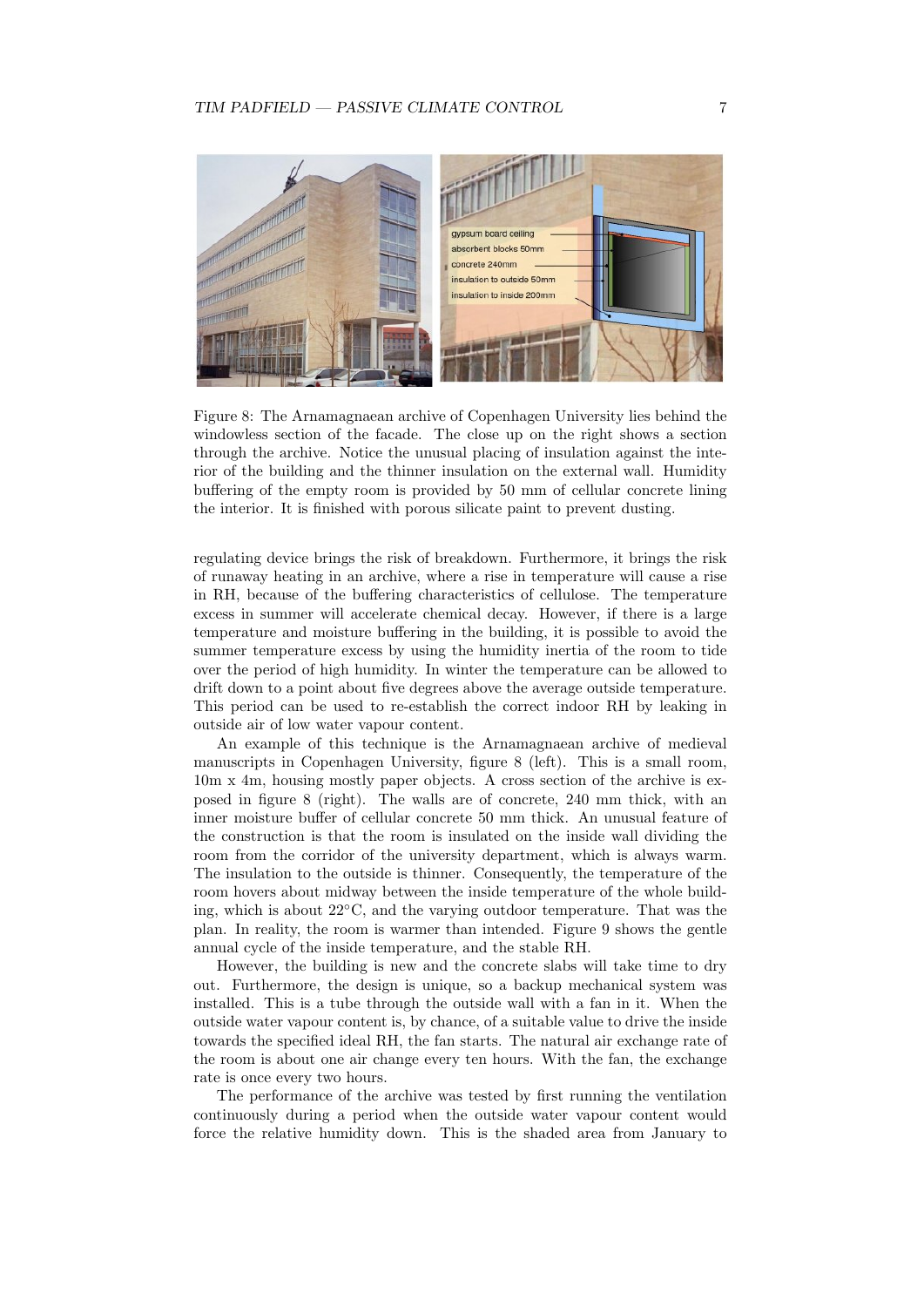

Figure 9: The climate in the Arnamagnaean archive during 2006. From late January to the end of March the ventilation was continuous at about one air change every two hours. Thereafter, the room was ventilated according to the suitability of the outside air to push the internal RH towards the set point, 55%. The grey band at the bottom of the graph shows the relative water vapour content of the outside air compared with the inside air. Grey fill above the zero line indicates a higher water vapour concentration outside. During such conditions pumping will raise the inside RH. [3].

April 2006 in figure 9. It shows how the archive would react to a mechanical or measuring error that locked the ventilator on for a long period. The shaded grey component close to the zero line on the graph shows the relative water vapour concentrations of outside and inside air. When the grey area is above the zero line, there is more water vapour in the outside air. During the late winter to spring period, the outside water vapour concentration was consistently below the inside value, even as the inside RH was moving down towards 40%. On the few occasions when the outside water vapour concentration was only just below the inside value, the inside RH rose, due to buffering from the archived materials. From June to mid-August the ventilation was stopped. The buffer capacity of the room and its contents was easily able to cruise over this period without significant deviation from the intended 55% RH.

The temperature in the Arnamagnaean archive was surprisingly resistant to being changed by the constant pumping of air into the room. The room was deliberately not heavily thermally insulated, so that there is a significant stream of heat from the building, through the room and then out to the outdoors. This prevents the ventilation air from affecting the room temperature, as would happen in a heavily insulated room. The air entering the room is only affecting the RH, and doing that quite slowly, because of the high moisture buffer capacity.

## Temperature control

So far, I have coupled temperature with RH control, without checking that the temperature is always acceptable to humans. In the cool temperate climate of Copenhagen, RH control by semi-passive means is entirely compatible with a reasonable temperature for human activities but the control logic for the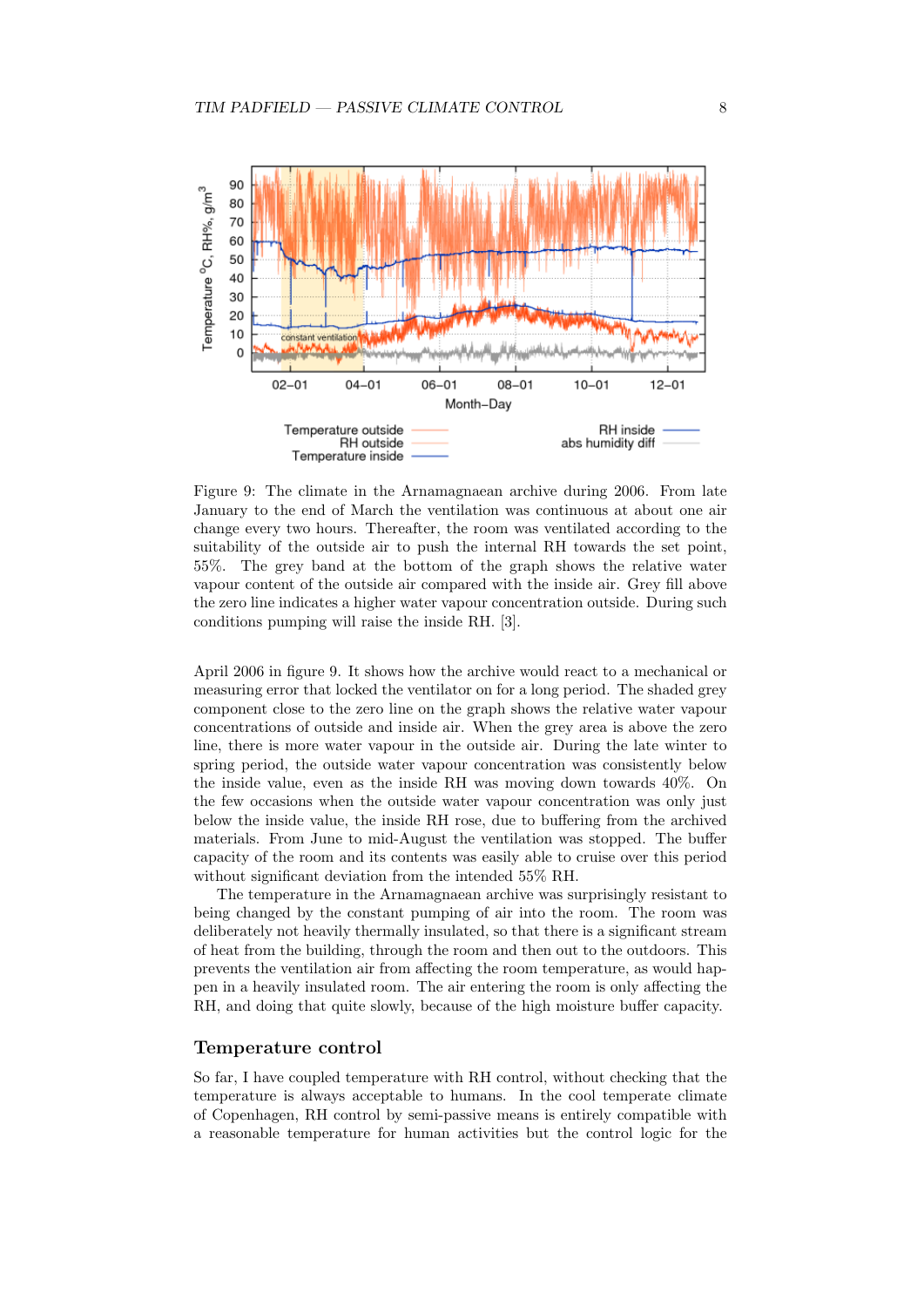

Figure 10: The climate at the ancient site of Tiwanaku near lake Titicaca in Bolivia. The well ventilated brick building with wallpaper, used in earlier simulations is modelled in this environment. During period A the weather is stable and the internal RH is very stable but during period B the varying outdoor water vapour content destabilises the interior RH. Note that the cold season coincides with a generally low but very unstable RH, wih a huge daily variation. [4]

Alcazar or the Arnamagnaean collections cannot automatically be extended to other climates.

Figure 10 shows the climate at Tiwanaku, the pre-Columbian ruin in Bolivia. Here the period of high outdoor RH coincides with the (relatively) warm season, while the cold weather brings generally low and variable RH. The climate control used for the Arnamagnaean archive would not work here and the cold dry period, averaging close to zero degrees, might provoke complaints from some people. However, during the cold period there is abundant dewfall, sometimes as frost, because of radiation cooling to the thin clear atmosphere. A deeper analysis of the local climate might support using condensed water to humidify a warmed interior.

The situation in Egypt (figure 11) is rather different. Here the problem is the temperature, rising to thirty degrees even after buffering the daily cycle. In this case the priority is to reduce the temperature, since the RH is very low in the hot period. A tall building designed to use the stack effect will have the interior wall surface at a nearly constant temperature. At night, cool air will be drawn in at the bottom by convection. During the heat of the day the low air inlets are closed so the cool interior air is trapped in the building by gravity.

Such semi-passive air conditioning, where mechanisms are only used to control air flow rather than condition the air, can be extended to any climate with a large daily range in temperature. A scheme for such control, which allows both cooling and reduction of RH is sketched in figure 12. In this strange device cool night air is pumped through a heat accumulator. During the day, hot air of low RH is pumped through a moisture absorbent buffer, drying it out. During the early morning hours these two accumulators are connected in series to introduce cool, dehumidified air to the building, using power only to work the fan. This reduction of the RH, against the tendency of cool air to rise in RH is due to the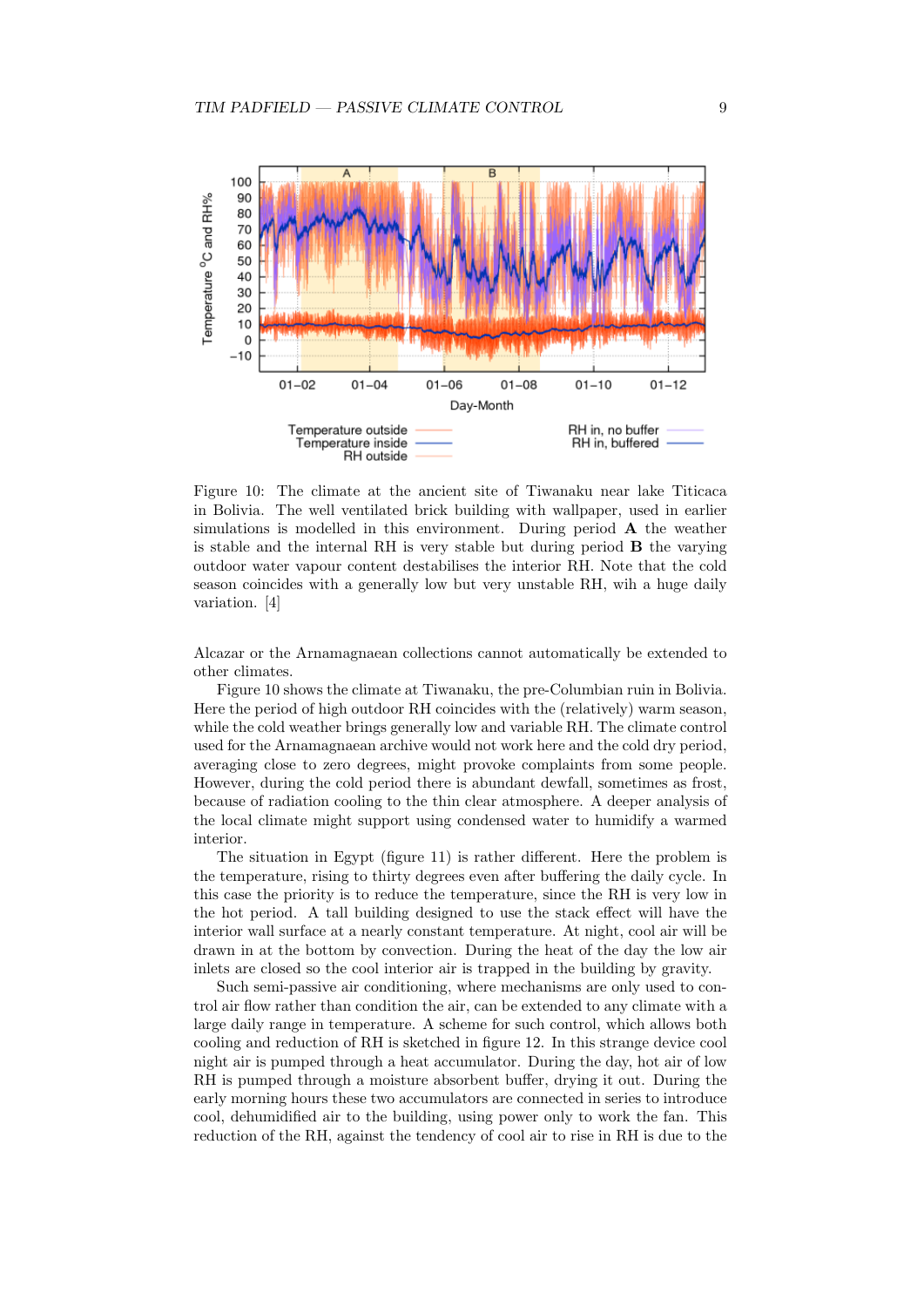

Figure 11: The climate at the Egyptian Sphinx. The well ventilated brick building with wallpaper used in earlier simulations shows the same climatic patterns with periods of stable and unstable weather. During period A the weather is stable and the internal RH is very stable but during period B the varying outdoor water vapour content destabilises the interior RH. Note that the outdoor temperature occasionally approaches 40◦C while the buffered indoor temperature sometimes approaches 30◦C. However the night minimum seldom rises above 23◦C. [4]

temperature independence of the moisture sorption of materials. The material which has been dried out with the warm, low RH midday air will, on cooling, retain the same low equilibrium RH (to be precise the RH will fall further) and is therefore capable of dehumidifying a cool air stream.

## Climate analysis

These actual and theoretical examples of climate control without air conditioning prompt the suggestion that a museum building project should start with a thorough analysis of the local climate, using hourly data rather than monthly averages. The wind can also be used to aid and even to direct ventilation, for example the reliable evening change of wind direction in a mountain valley or at the seaside. This enquiry about local conditions should be widened to a study of the local geology. Earth is a good thermal buffer, and has some interesting and barely researched interaction between heat flow and moisture movement, since it is unusually moisture active at moderate RH. A local subsoil with high montmorillonite content, characteristic of weathered volcanic soil, will make a good moisture buffer whereas a kaolinite clay, common in granite areas, is almost inert to moisture. Various hypothetical primitive structures can readily be modelled approximately, including designs using thermal insulation, which has hardly been discussed in this article. In this way the materials and structure of the building can be optimised for low energy use, by cunning adaptation to local conditions.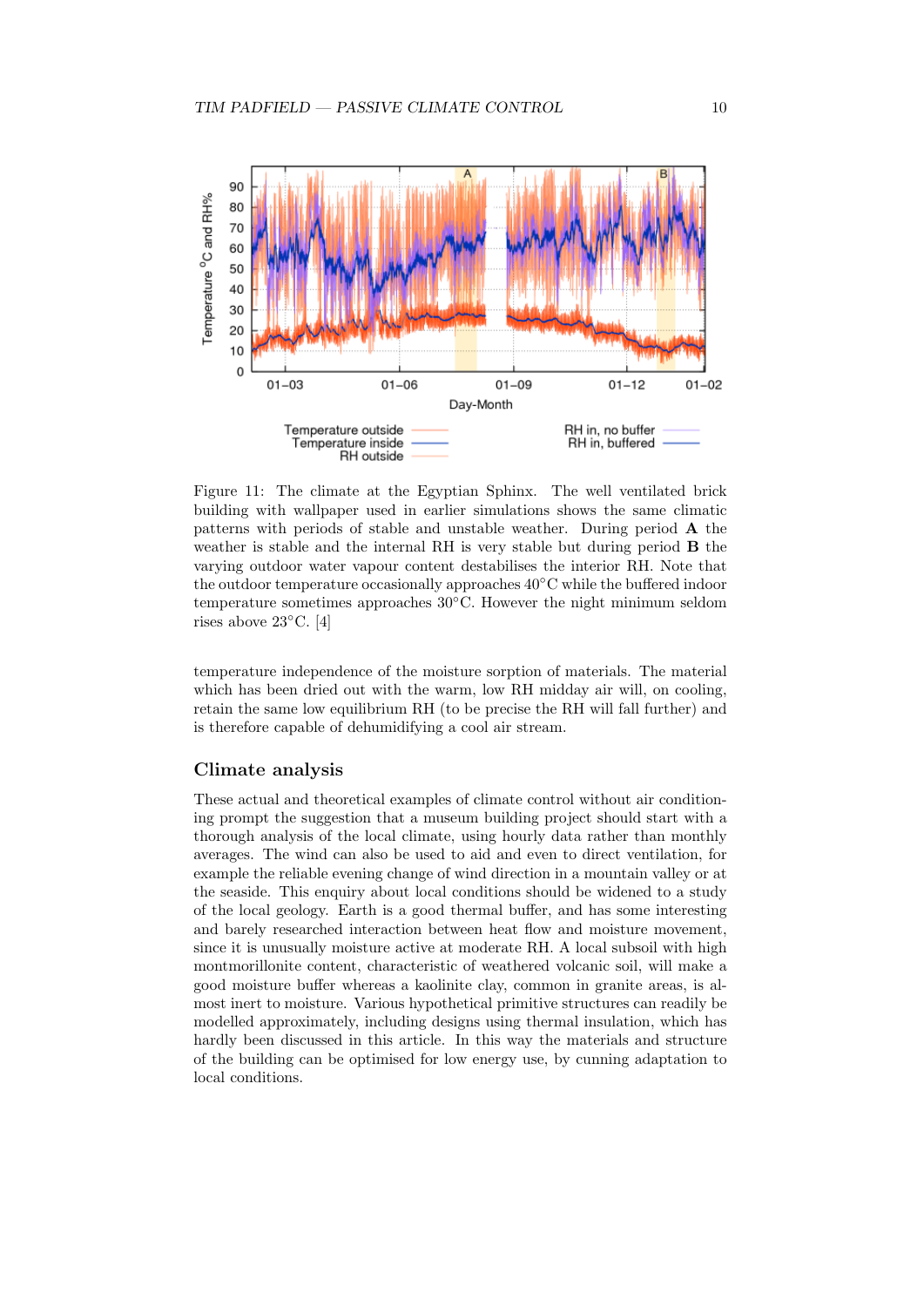

Figure 12: A schematic sketch for air conditioning a building in a climate that is both hot and humid, but has a considerable daily temperature cycle. During the night, cool air is drawn only through the heat accumulator tube A. During the hottest part of the day, when the RH is low, air is drawn only through the RH buffer tube B. During the early morning hours, the apparatus is rolled up to the air intake to the building and the coupling C is pressed up to connect the tube A in series to tube B. Air is pumped in, first being cooled at A, then dehumidified at B, before entering the building.

## How to proceed from this analysis

The hypothetical buildings in this analysis have had quite a large ventilation rate - once per hour. The two real buildings have had slower ventilation rates, because they were uninhabited archives. In a museum gallery there has to be a careful balancing of ventilation rate with thermal and moisture buffering. The permeability of walls, and their ability to soak up pollutants are other factors that can be brought into the mix of properties. The passive air conditioning can be aided by intermittent injection of outside air and, in really difficult climates, aided by mechanical air conditioning, perhaps underdimensioned and acting only outside opening hours.

There is at present no museum gallery known to the author which was purposefully designed to have an entirely natural climate, moderated only by the materials and design of the building. Current fashion in museum design is exemplified by the Denver Art Museum by Daniel Liebeskind, which has walls leaning out at such angles that modern technology would be challenged to give them the thermal inertia of an old fashioned brick wall. There is a presumption that the architect designs an eye catching sculpture while the engineer puts in the necessary mechanical air conditioning, based on the specification by the conservator, who is well served by standards so cautious that mechanical air conditioning is the only way to achieve the specified climate. The whole industry is locked into this way of working, and its economic structure also encourages this pattern of large expenditure on the mechanical equipment with lesser priority to reducing the running cost, both in energy and in expert manpower, sleeping with a bleeper under the pillow, connected to the climate alarm system.

There is one major obstacle to designing buildings with both humidity buffering and a reasonable air exchange rate for human occupation. Although common